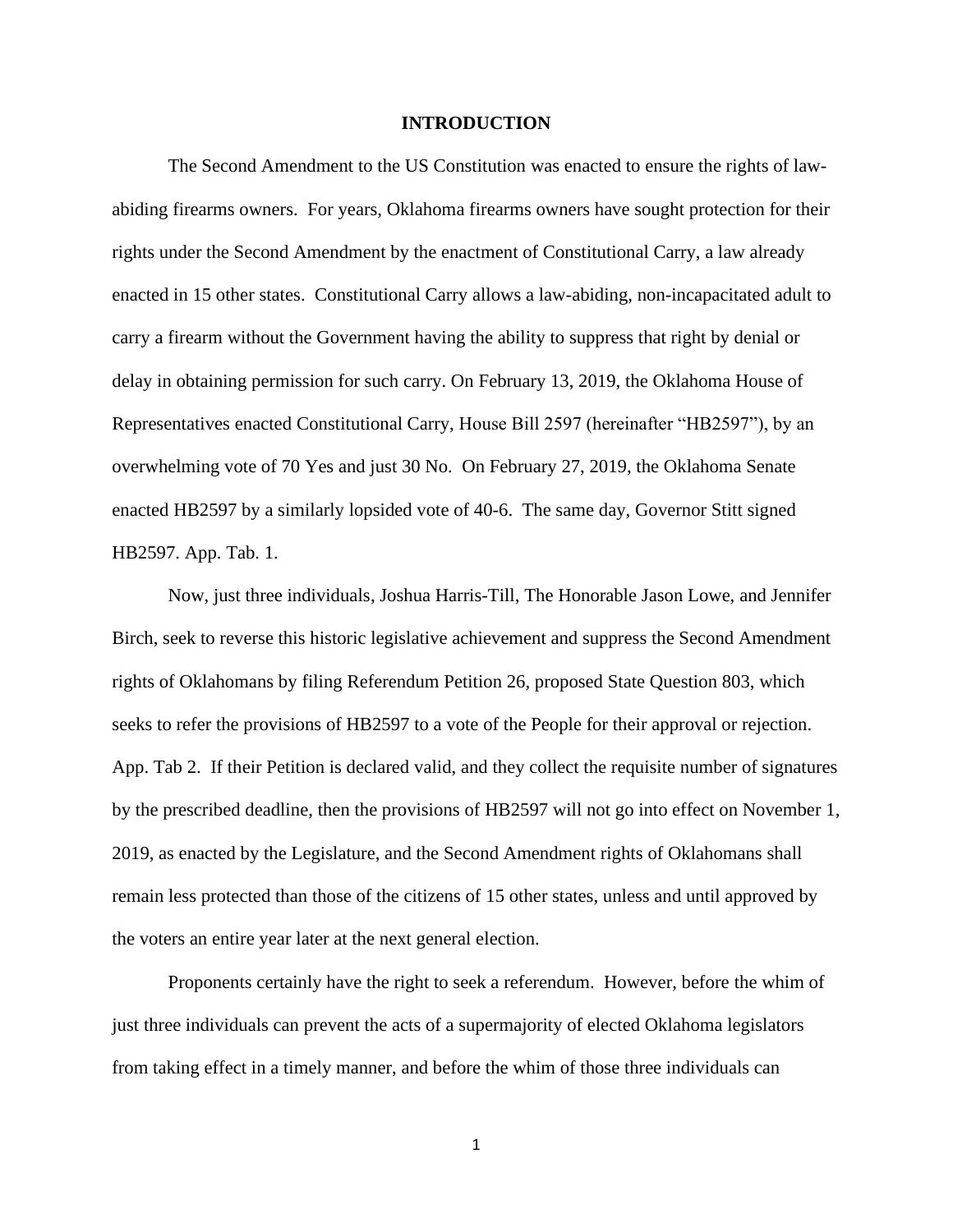suppress the Second Amendment rights of Oklahomans by delaying the day those rights can be more fully exercised, those three individual Proponents must comply with basic statutory requirements. Proponents have not done so here.

On August 12, 2019, Proponents filed, pursuant to 34 O.S. §3, a blank copy of the signature sheet they have since circulated. At the top of that page is a short statement of the "gist" of the Petition, which reads as follows:

This Referendum Petition would veto House Bill 2597 which has loosely been referred to as "Permit-less carry." House Bill 2597 legalizes the concealed or unconcealed carrying of loaded or unloaded firearms by any person twenty-one (21) years of age or older, or eighteen (18) years of age or older if the person is a current military member or veteran, without any additional licensing requirements, if the person is not otherwise disqualified from firearm possession by state or federal law, and into any location where carrying firearms is not specifically prohibited. House Bill 2597 also legalizes possession of firearms and other weapons in defined areas of colleges, universities, and technology centers; criminalizes possession of firearms by aliens illegally in the United States; requires law enforcement to ask whether a person possesses a firearm during an arrest, detention, or traffic stop, rather than requiring the person to disclose the firearm; and makes failure to disclose a firearm to law enforcement a citation offense with a maximum fine of one-hundred dollars (\$100.00).

See App. Tab 2. Because the "gist" of the Petition fails to accurately explain the effects of HB2597 as required by law, and, worse, because each of the 6 separate clauses of the gist set forth blatantly false, inaccurate, misleading, deceitful, and inflammatory statements in order to deceive voters into signing Referendum 26, Protesters/Petitioners Oklahoma Second Amendment Association ("OK2A"), Oklahoma Taxpayers Unite! Inc. ("OTU"), Oklahoma Conservative Political Action Committee ("OCPAC"), Members of the Oklahoma House of Representatives Speaker Charles McCall, Jon Echols, Kevin West, Sean Roberts, Terry O'Donnell, Zack Taylor, Avery Frix, Josh West, Mark LePak, Brad Boles, Tom Gann, JJ Humphrey, Lewis Moore, Rusty Cornwell, Jim Olsen, Kenton Patzowsky, Todd Russ, Tammy Townley, Kevin McDugle, Denise Crosswhite-Hader, Mark Lawson, and Jay Steagall, and members of the Oklahoma Senate Kim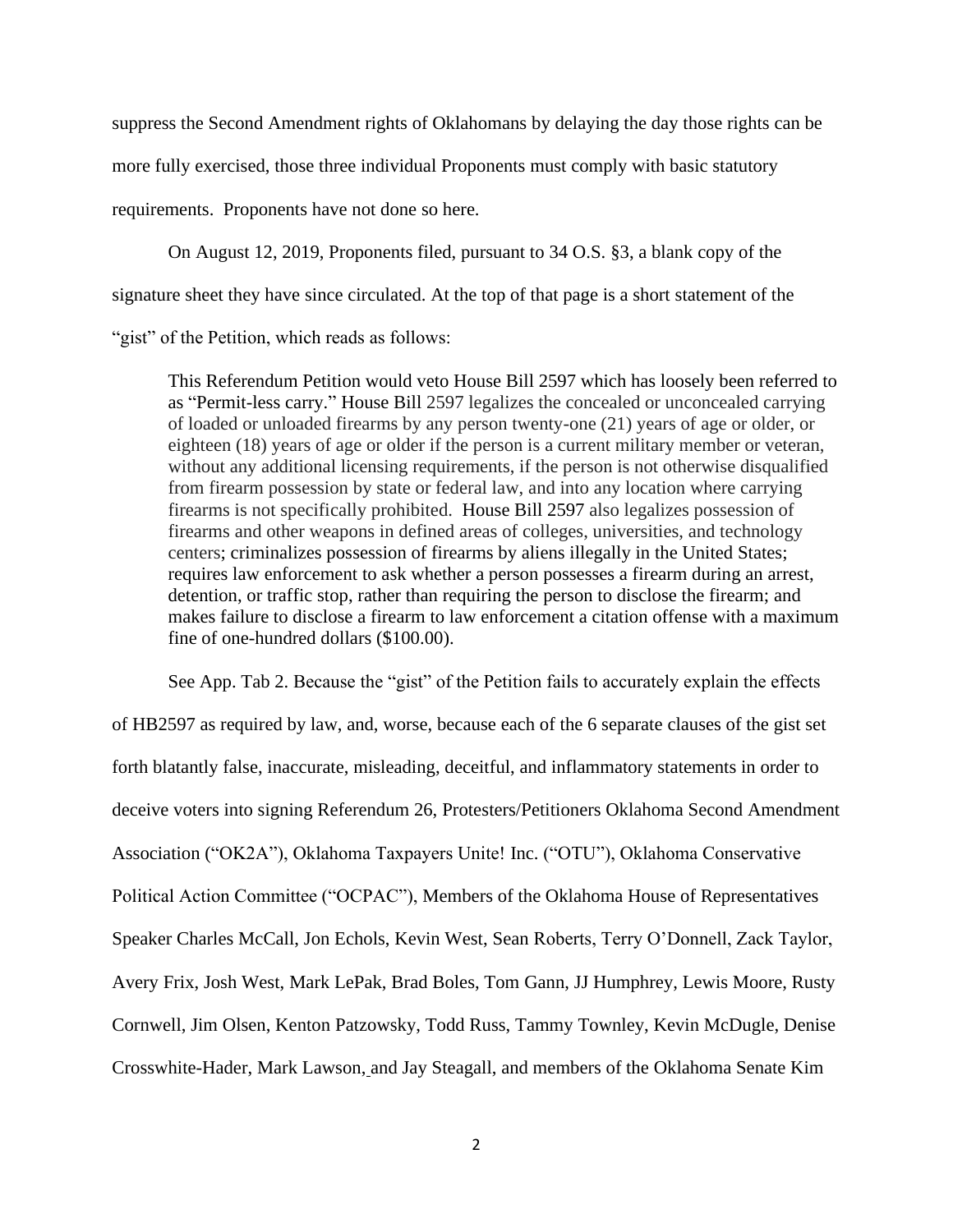David, Nathan Dahm, Joe Silk, David Bullard, Mark Allen, Paul Scott, Casey Murdock, James Leewright, Gary Stanislawski, Julie Daniels, Chuck Hall, Marty Quinn, Roger Thompson, and Michael Bergstrom, respectfully request that the court declare State Question 803, Referendum Petition 26, to be legally insufficient.

### **ARGUMENT AND AUTHORITIES**

Although the "Legislative authority of the State" is vested in the Legislature, the Oklahoma Constitution reserves for the People the ultimate power to "propose laws" and to "approve or reject at the polls any act of the Legislature." Art. V, §1. A referendum on a measure proposed by the Legislature may be ordered by the Legislature itself, or "by petition signed by five per centum of the legal voters." Art. V, § 2. If a referendum is properly invoked, the measure shall become law only "when it shall have been approved by a majority of the votes cast thereon and not otherwise." Art. V, § 3.

Here, Proponents have filed a proposed Referendum Petition with respect to HB2597, seeking to refer each of its provisions to a vote of the People for their approval or rejection. If this Petition is declared legally sufficient, Proponents file with it the requisite number of valid signatures (here, less than 60,000) by the prescribed deadline, then the effectiveness of HB2597 will be suspended, and its provisions will not become law unless and until they are approved by the People at the next general election (or at a special election called by Governor). Art. V, §3. In other words, if a referendum petition is properly constructed and filed, the will of only a few thousand signers can override-at least temporarily-the will of more than 50% of both Houses of the Legislature and the Governor.

This is an important power, guaranteed by the State Constitution. But the right of initiative and referendum, while certainly protected, "is not absolute. There are limits, both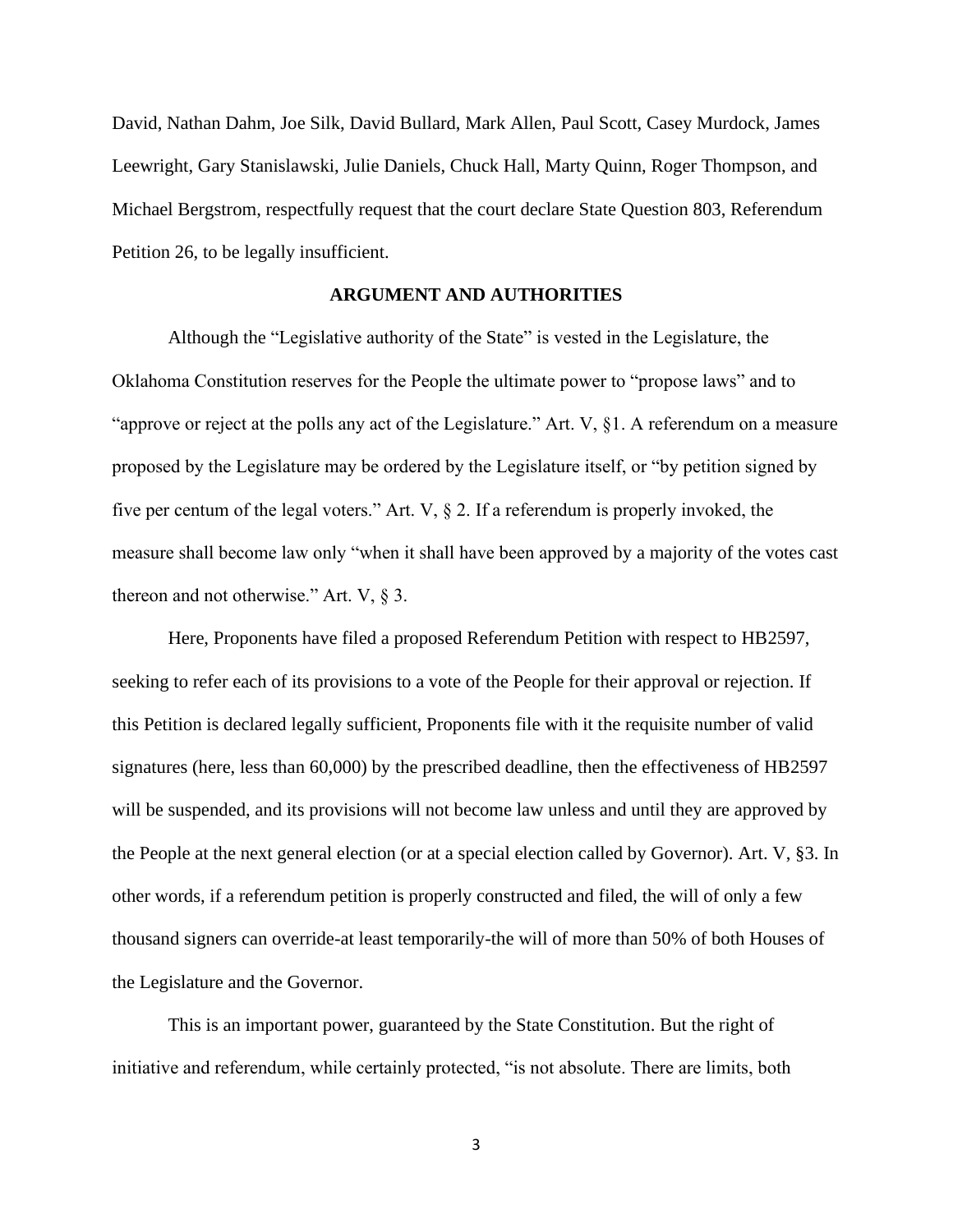constitutional and statutory, on the process. " *In re Initiative Petition No. 344*, 1990 OK 75, ¶ 14, 797 P .2d 326, 330. Where, as here, the form of the referendum petition is insufficient, it must be declared invalid, such that HB2597 may be permitted to timely take effect.

# **I. THE GIST OF THE PETITION IS BLATANTLY FALSE, INACCURATE, MISLEADING, DECEITFUL, INFLAMMATORY, AND INSUFFICIENT**

A. Legal standard: the "gist" must put potential signatories and voters on notice of the changes being made and disclose the effect of the petition

Title 34, §3 requires that, when an initiative or referendum petition is filed, "[a] simple statement of the gist of the proposition shall be printed on the top margin of each signature sheet." As this Court has long explained, the purpose of the "gist" is to "prevent fraud, deceit, or corruption" in the initiative and referendum process. *In re Initiative Petition 409*, 2016 OK 51, ¶ 3, 376 P .3d 250 (*emphasis in original*). The gist provides a shorthand explanation of the measure for potential signatories and voters, and helps safeguard the referendum process. *Id.*

The requirements for a proper gist are limited, but critical. At a minimum, the gist must (1) '"be sufficient that the signatories are at least put on notice of the changes being made,'" and (2) accurately "explain the proposal's effect." *McDonald v. Thompson*, 2018 OK 25, ¶ 6, 414 P .3d 367, 371 (citing *In re Initiative Petition 384*, 2007 OK 48, ¶ 7, 164 P .3d 125). It also may not be "misleading," deceitful," or "prevent potential voters from making an informed decision." *McDonald*, 2018 OK 25, 110. In short, the gist must, at a minimum, succinctly but accurately "apprise[] the voters of what the proposed measure is intended to do." Id, ¶ 15; see also *Initiative Petition 384.* 2997 OK 48,  $\parallel$  7 ("voters, after reading the gist and the ballot title, should be able to cast an informed vote").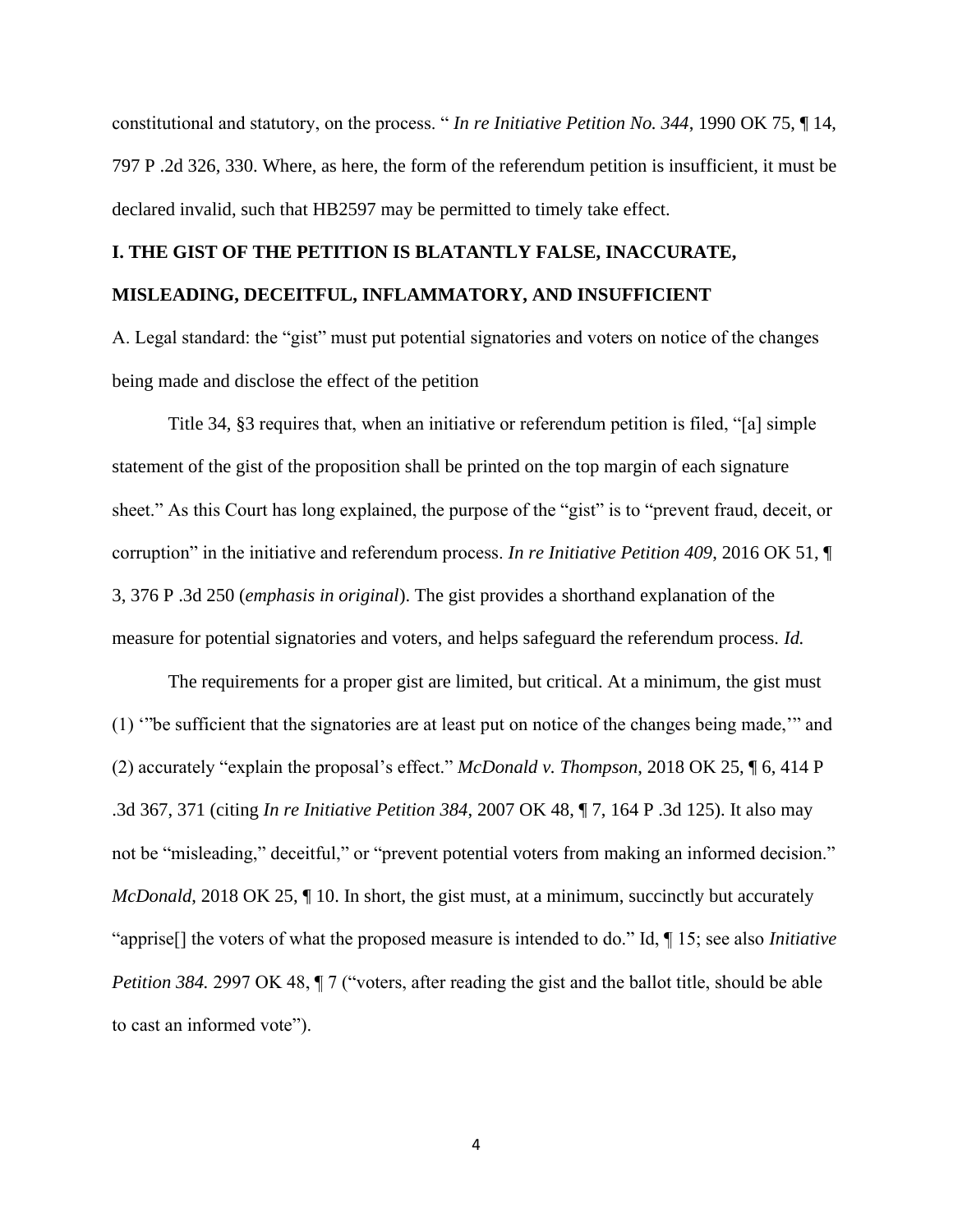# B. **2 of the 6 clauses of the gist are blatantly false, inaccurate, misleading, deceitful, and inflammatory, and the remaining 4 clauses are inaccurate and misleading.**

The "gist" of the referendum effectively contains six separate clauses, two of which are blatantly false, inaccurate, misleading, and inflammatory, and the remaining four of which are inaccurate, misleading and inflammatory.

## 1. **2 of the 6 clauses of the gist are blatantly false, inaccurate, misleading, deceitful, and inflammatory**

**Gist Clause 3.** "House Bill 2597 also legalizes possession of firearms and other weapons in defined areas of colleges, universities, and technology centers." **Blatantly false, inaccurate, misleading, deceitful, and inflammatory.** This statement in the gist is a false and misleading attempt to obtain more signatures on the Petition by preying on the fears of those with children in educational settings. Nowhere does HB2597 expand the legal ability to carry a firearm or other weapon on any educational campus. The opposite is true. The actual language of HB2597 reads, in pertinent part relating to colleges, universities, and technology centers,

1. No person in possession of a valid handgun license issued pursuant to the provisions of the Oklahoma Self-Defense Act or who is carrying or in possession of a firearm as otherwise permitted by law or who is carrying or in possession of a machete, blackjack, loaded cane, hand chain or metal knuckles shall be authorized to carry the handgun firearm, machete, blackjack, loaded cane, hand chain or metal knuckles into or upon any college, university or technology center school property, except as provided in this subsection.

2. For purposes of this subsection, the following property shall not be construed as prohibited for persons having a valid handgun license to be college, university or technology center school property: Any property set aside for the use or parking of any vehicle, whether attended or unattended, provided the handgun firearm, machete, blackjack, loaded cane, hand chain or metal knuckles is carried or stored as required by law and the handgun firearm, machete, blackjack, loaded cane, hand chain or metal knuckles is not removed from the vehicle without the priorconsent of the college or university president or technology centerschool administrator while the vehicle is on any college, university or technology center school property;

3. Any property authorized for possession or use of handguns firearms, machetes,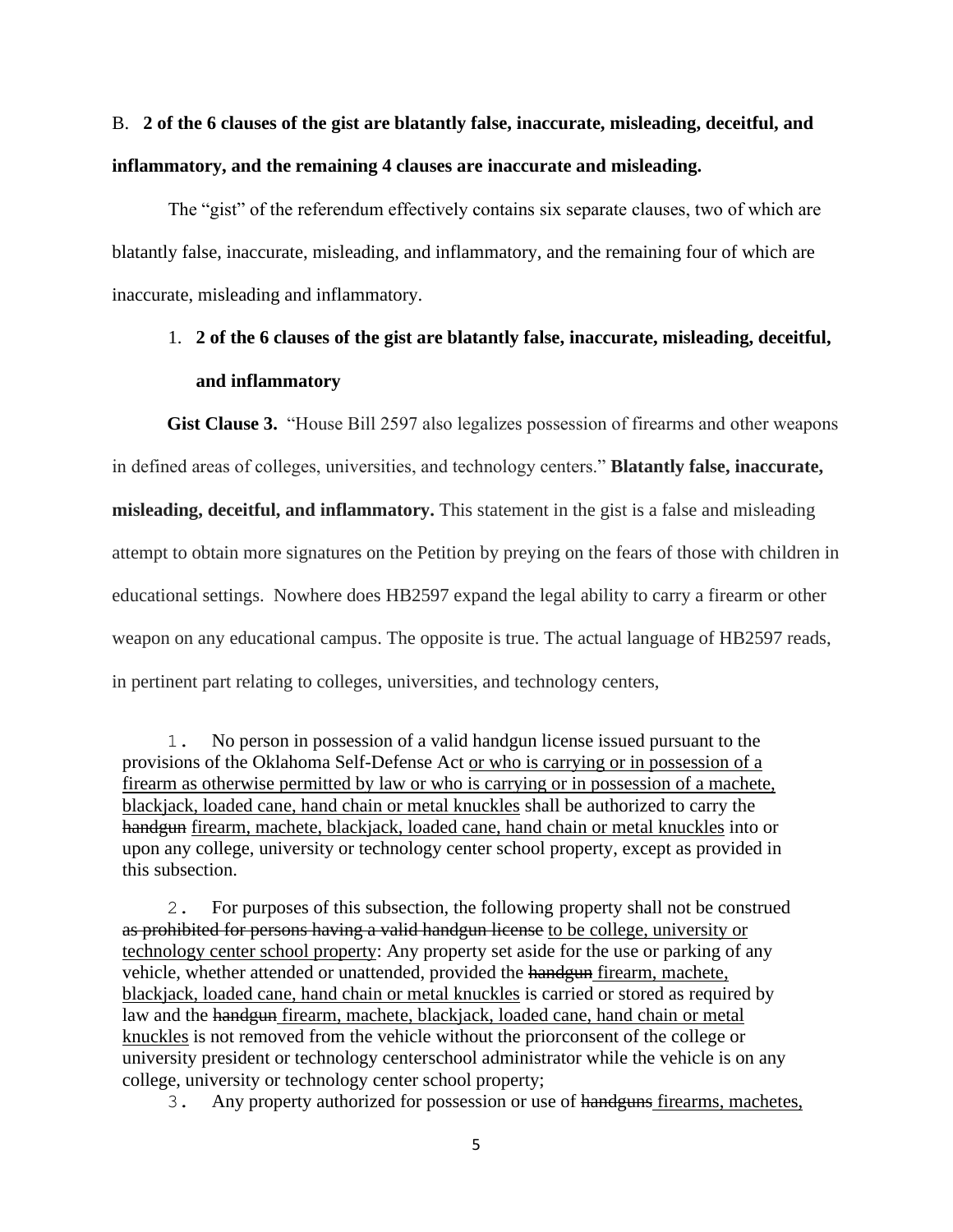blackjacks, loaded canes, hand chains or metal knuckles by college, university or technology center schoolpolicy; and

4. Any property authorized by the written consent of the college or university president or technology center school administrator, provided the written consent is carried withthe handgun firearm, machete, blackjack, loaded cane, hand chainor metal knuckles and the valid handgun license while on college, university or technology center school property.

The college, university or technology center school may notify the Oklahoma State Bureau of Investigation within ten (10) days ofa violation of any provision of this subsection bya licensee.

Upon receipt of a written notification of violation, the Bureau shall give a reasonable notice to the licensee and holda hearing. At the hearing, upon a determination that the licensee has violated any provision of this subsection, the licensee may be subject to an administrative fine of Two Hundred Fifty Dollars (\$250.00) and may have the handgun license suspended for three (3) months.

Nothing contained in any provision of this subsection shall be construed to authorize or allow any college, university or technology center school to establish any policy or rule that has the effect of prohibiting any person in lawful possession of a handgun license or any person in lawful possession of a firearm, machete, blackjack, loaded cane, hand chain or metal knuckles from possession of a handgun allowable under such license firearm, machete, blackjack, loaded cane, hand chain or metal knuckles in places described in paragraphs 1, 2 and 3 of this subsection.

Nothing contained in any provision of this subsection shall be construed to limit the authority of any college, university or technology center school in this state from taking administrative action against any student for any violation of any provision of this subsection.

Enrolled House Bill 2597 (2019), amending 21 O.S. 2011, Section 1277. (As with all legislation

before the Oklahoma Legislature, underlined portions indicate the referenced statute is being

amended by addition of the underlined words, and crossed out portions indicate the law is being

amended by deletion of the crossed-out words).

Thus, the relevant impact of the language of HB2597 is that "No person…shall be

authorized to carry the handgun firearm, machete, blackjack, loaded cane, hand chain or metal

knuckles into or upon any college, university or technology center school property, except as

provided in this subsection." And nothing in the subsection allows any additional right to carry a

weapon onto the campus of a college, university or technology center school property. Thus, the

gist of the Petition is blatantly false and misleading.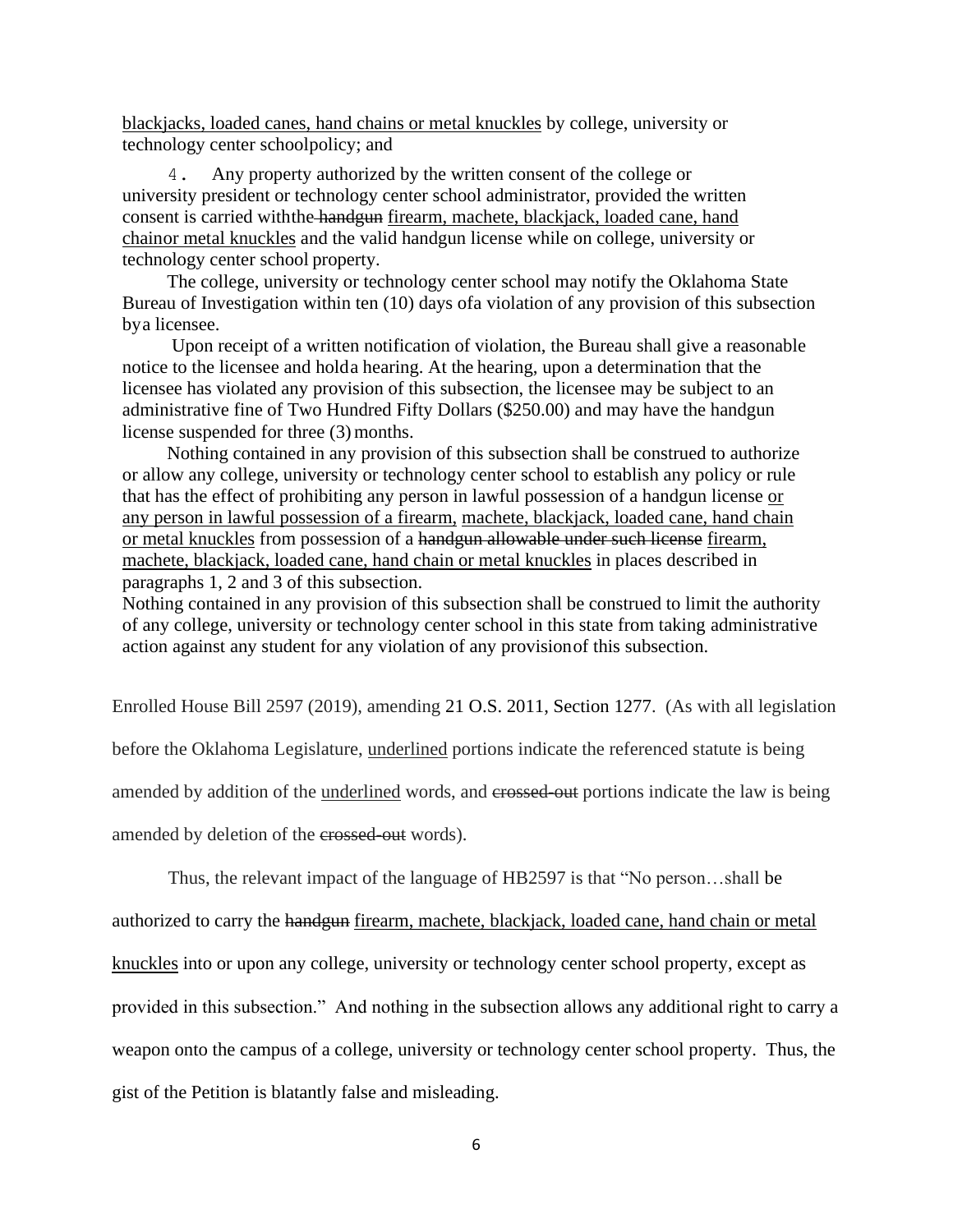In fact, HB2597 actually increases the types of weapons which are *banned* from campuses of a college, university or technology center school property, as indicated by the underlined language above.

Therefore, the gist deliberately and substantially misleads those concerned about carry of a firearm on the campus of a college, university, or technology center to support the Petition based on false statements, when such persons would otherwise not wish to support the Petition.

**Gist Clause 5.** "[HB2597] requires law enforcement to ask whether a person possesses a firearm during an arrest, detention, or traffic stop, rather than requiring the person to disclose the firearm;" **Blatantly false, inaccurate, misleading, deceitful, and inflammatory.** Nowhere does HB2597 "require" a Law Enforcement Officer to ask if a person has firearms during an arrest, detention, or traffic stop. It remains the Officer's discretion to ask if there are weapons present and the person is required to give a truthful answer.

Moreover, by failing to define terms such as "stop" and "detention," the gist implies that in many interactions between citizens and police officers, which under current law do not require officers to spend their time asking if an individual has a firearm, House Bill 2597 will now *require* police officers to spend time and resources asking citizens if they have a firearm. To say that HB2597 *requires* "officers to ask if you have a firearm during every arrest, detention, or traffic stop," would lead law enforcement officers to believe their workload would increase by having to ask *everyone* they encounter about weapons, even for instance during a large public gathering when large number of people are technically "stopped" or "detained" by officers crossing a street, for instance.

In addition, citizens who wish to carry a weapon would believe, based on this section, that HB2597 would impose an additional burden on them of having to answer to police officers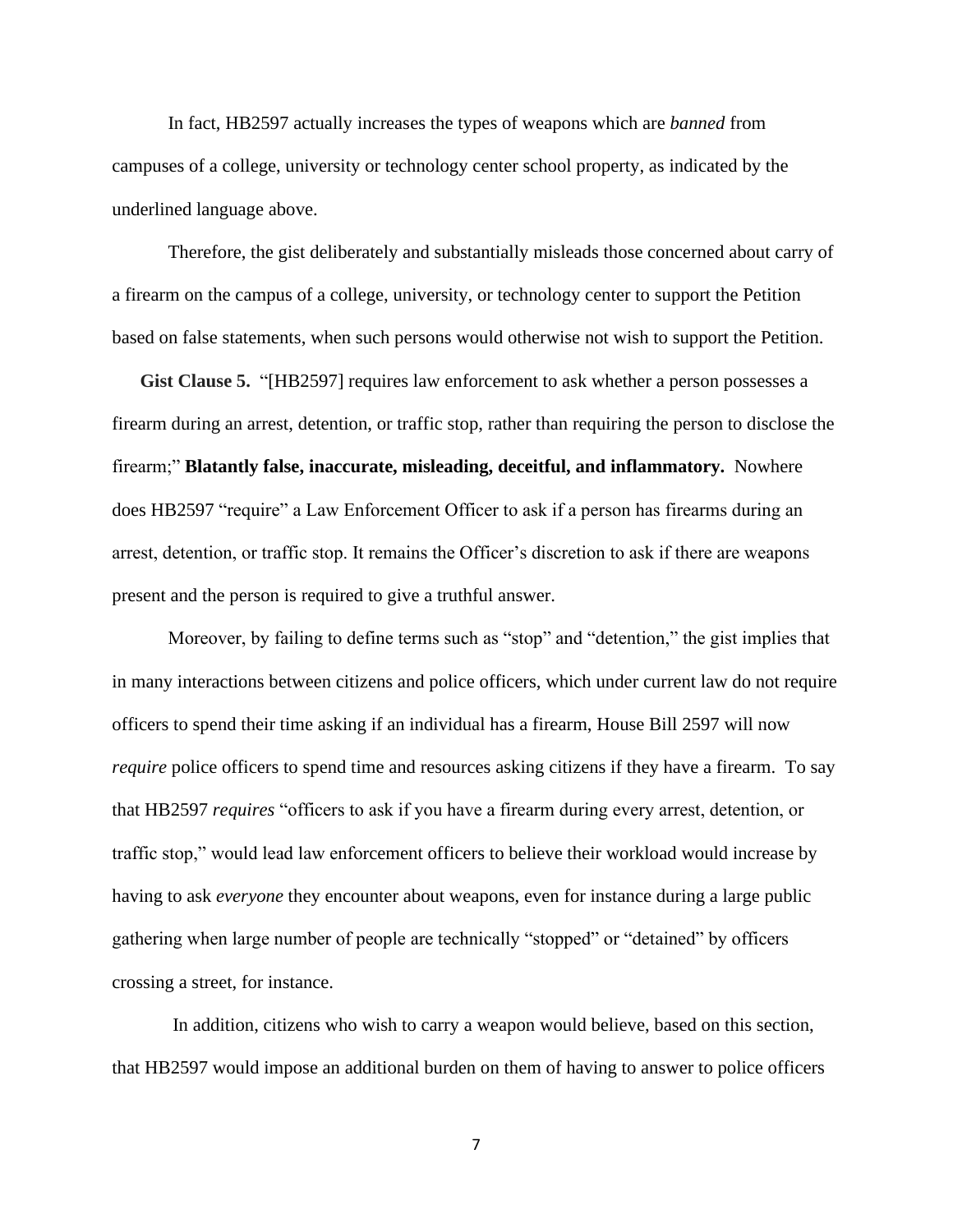in situations where under current law such carrying citizens would not have to be asked if they have a firearm.

Moreover, the wording of the gist would lead readers to believe that any time a person is stopped, that law enforcement officers are required to ask such persons if they possess a firearm, not only in their immediate grasp at that time, but even if such person possesses a firearm at their home or other location. In other words, the wording of the gist would suggest that HB2597 requires a constant dragnet by police against firearm owners, which many of those who wish to carry firearms presumably would oppose. Thus the gist seeks to obtain signatures even from those who favor Constitutional Carry by misstating the facts of what HB2597 says.

### **2. The remaining four clauses of the "gist" are inaccurate and misleading.**

**Gist Clause 1.** "This Referendum Petition would veto House Bill 2597 which has loosely been referred to as 'Permit-less carry.'" **Inaccurate, misleading and inflammatory.** Past and current versions of the bill have been known by the name "Constitutional Carry." By putting a label of "permit-less" on HB2597, the gist attempts to obtain more signatures on the Petition by employing an inflammatory term.

**Gist Clause 2.** "House Bill 2597 legalizes the concealed or unconcealed carrying of loaded or unloaded firearms by any person twenty-one  $(21)$  years of age or older, or eighteen (18) years of age or older if the person is a current military member or veteran, without any additional licensing requirements, if the person is not otherwise disqualified from firearm possession by state or federal law, and into any location where carrying firearms is not specifically prohibited." **Inaccurate, misleading and inflammatory**, in that the term "into any location where carrying firearms is not specifically prohibited" leads readers to conclude that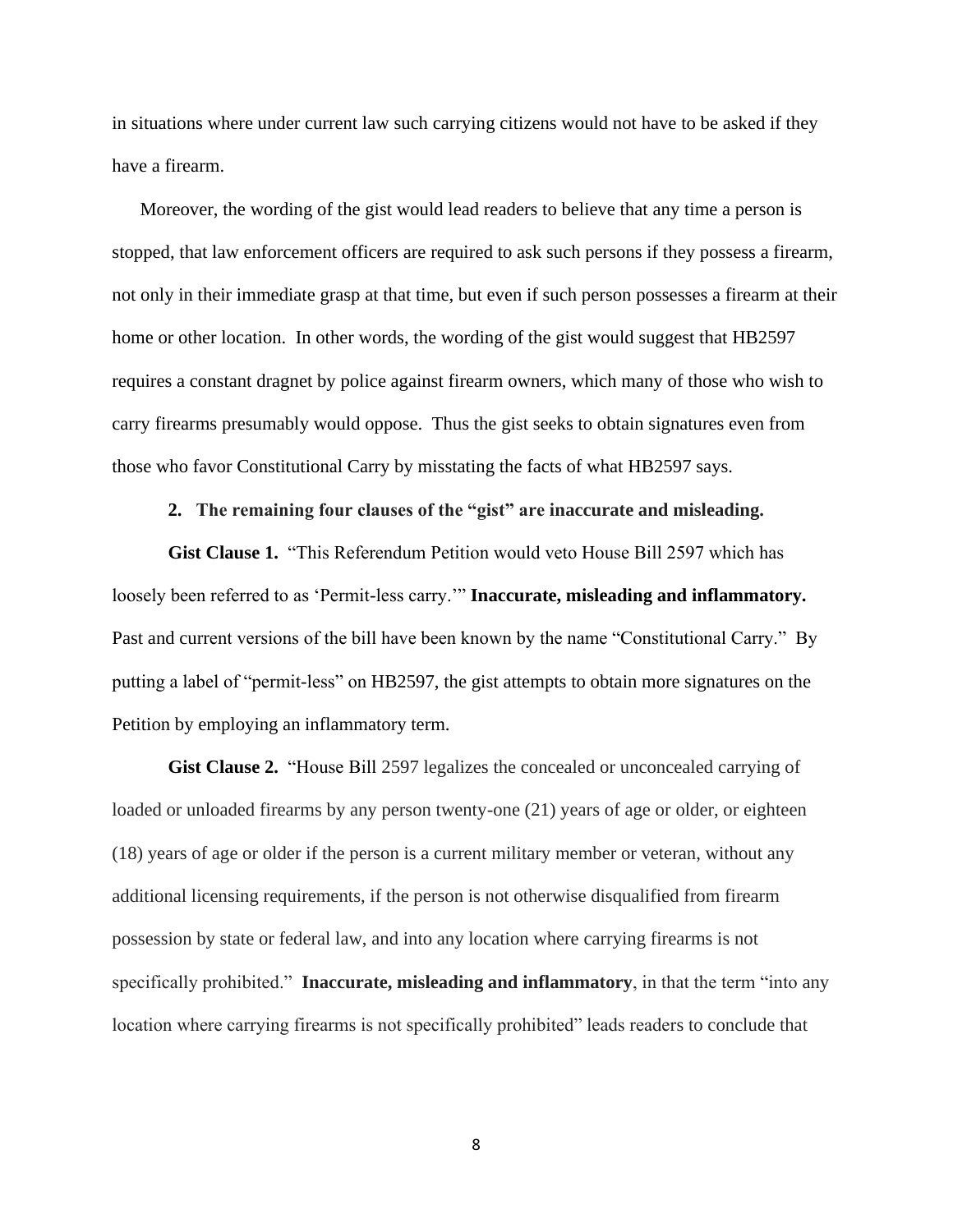unless they have a sign prohibiting firearms on their door, that a person can uninvited enter their

home with a firearm.

**Gist Clause 4.** "[HB2597] criminalizes possession of firearms by aliens illegally in the United

States;" **Inaccurate and misleading.** This portion of HB2597 reflects existing federal law. 18

USC  $\S 922(g)$  reads,

"It shall be unlawful for any [person—](https://www.law.cornell.edu/uscode/text/18/922) **(1)**

who has been convicted in any court of, a crime punishable by imprisonment for a term exceeding one year;

**(2)**

who is a [fugitive from justice;](https://www.law.cornell.edu/uscode/text/18/922)

**(3)**

who is an unlawful [user](https://www.law.cornell.edu/uscode/text/18/922) of or addicted to any controlled substance (as defined in section 102 of the [Controlled Substances Act](https://www.law.cornell.edu/topn/controlled_substances_act) [\(21 U.S.C. 802\)](https://www.law.cornell.edu/uscode/text/21/802));

**(4)**

who has been adjudicated as a mental defective or who has been committed to a mental institution;

**(5)**who, being an [alien—](https://www.law.cornell.edu/uscode/text/18/922)

**(A)**

*is illegally or unlawfully in the United [States;](https://www.law.cornell.edu/uscode/text/18/922)* or

**(B)**

except as provided in subsection  $(y)(2)$ , has been admitted to the United [States](https://www.law.cornell.edu/uscode/text/18/922) under a [nonimmigrant visa](https://www.law.cornell.edu/uscode/text/18/922) (as that term is defined in section  $101(a)(26)$  of the Immigration and [Nationality Act](https://www.law.cornell.edu/topn/immigration_and_nationality_act) [\(8 U.S.C. 1101\(a\)\(26\)\)](https://www.law.cornell.edu/uscode/text/8/1101#a_26));

**(6)**

who has been discharged from the Armed Forces under dishonorable conditions;

**(7)**

who, having been a citizen of the United [States,](https://www.law.cornell.edu/uscode/text/18/922) has renounced his citizenship;

**(8)** who is subject to a court order that—

**(A)**

was issued after a hearing of which such [person](https://www.law.cornell.edu/uscode/text/18/922) received actual notice, and at which such [person](https://www.law.cornell.edu/uscode/text/18/922) had an opportunity to participate;

**(B)**

restrains such [person](https://www.law.cornell.edu/uscode/text/18/922) from harassing, stalking, or threatening an [intimate partner](https://www.law.cornell.edu/uscode/text/18/922) of such [person](https://www.law.cornell.edu/uscode/text/18/922) or [child](https://www.law.cornell.edu/uscode/text/18/922) of such [intimate partner](https://www.law.cornell.edu/uscode/text/18/922) or [person,](https://www.law.cornell.edu/uscode/text/18/922) or engaging in other conduct that would place an [intimate partner](https://www.law.cornell.edu/uscode/text/18/922) in reasonable fear of [bodily injury](https://www.law.cornell.edu/uscode/text/18/922) to the partner or [child;](https://www.law.cornell.edu/uscode/text/18/922) and

**(C)**

**(i)**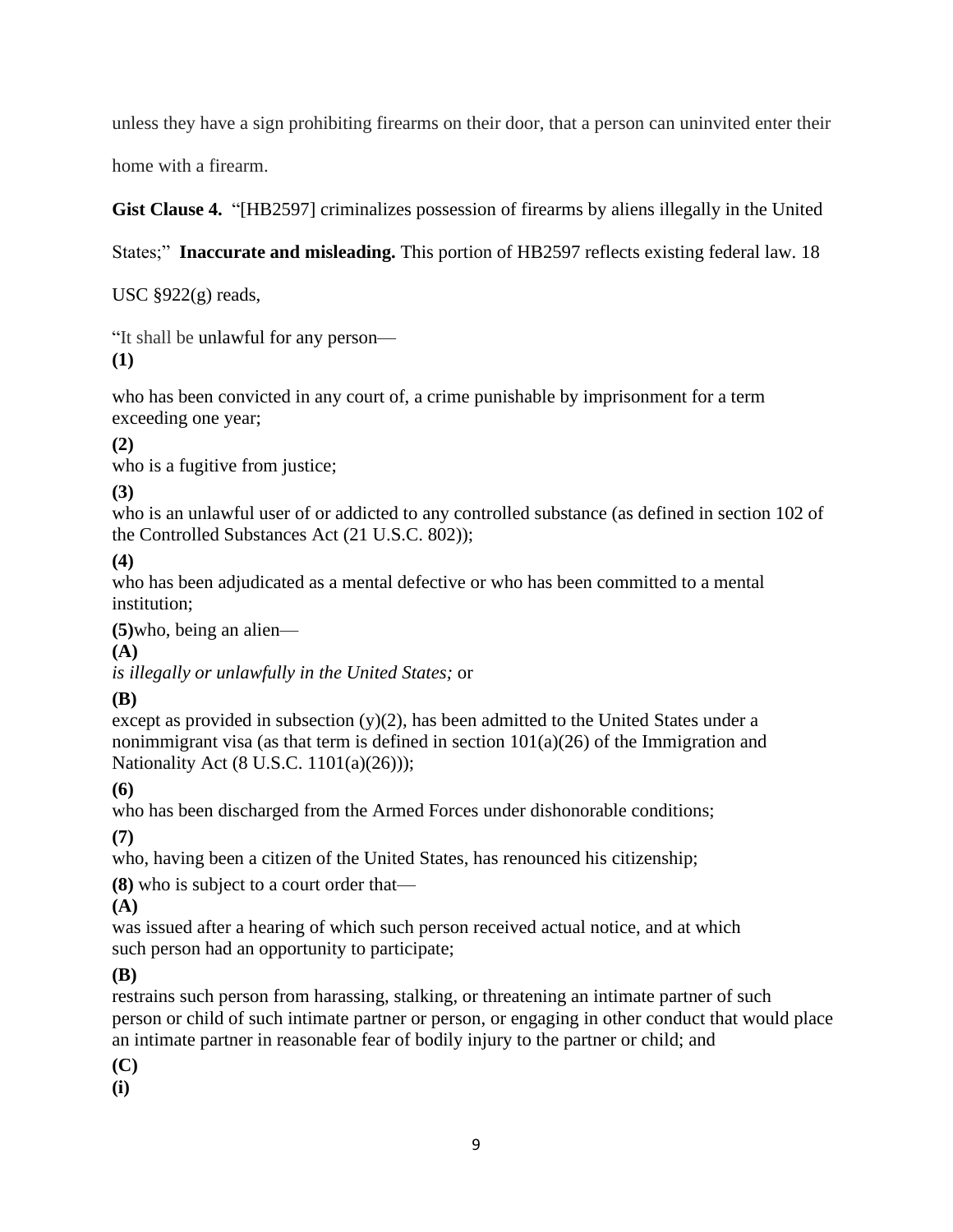includes a finding that such [person](https://www.law.cornell.edu/uscode/text/18/922) represents a credible threat to the physical safety of such [intimate partner](https://www.law.cornell.edu/uscode/text/18/922) or [child;](https://www.law.cornell.edu/uscode/text/18/922) or

**(ii)**

by its terms explicitly prohibits the use, attempted use, or threatened use of physical force against such [intimate partner](https://www.law.cornell.edu/uscode/text/18/922) or [child](https://www.law.cornell.edu/uscode/text/18/922) that would reasonably be expected to cause [bodily injury;](https://www.law.cornell.edu/uscode/text/18/922) or **(9)**

who has been convicted in any court of a [misdemeanor crime of domestic violence,](https://www.law.cornell.edu/uscode/text/18/922)

to ship or transport in [interstate or foreign commerce,](https://www.law.cornell.edu/uscode/text/18/922) or possess in or affecting commerce, any [firearm](https://www.law.cornell.edu/uscode/text/18/922) or [ammunition;](https://www.law.cornell.edu/uscode/text/18/922) or to receive any [firearm](https://www.law.cornell.edu/uscode/text/18/922) or [ammunition](https://www.law.cornell.edu/uscode/text/18/922) which has been shipped or transported in [interstate or foreign commerce.](https://www.law.cornell.edu/uscode/text/18/922)"

18 USC §922(g) (*Emphasis added*). HB2597 does not "criminalize" firearm possession by aliens, because such possession is already criminal. Those in the country illegally are already prohibited the possession on a firearm by federal law. HB2597 simply restates that prohibition to make it clear within the bill itself that those here illegally may not carry firearms. This clause in the gist is an attempt to make it appear that Oklahoma is more aggressive in dealing with illegal immigration than other states, to play on the emotionally charged issue of immigration in order to obtain signatures under misleading pretenses.

**Gist Clause 6.** "and makes failure to disclose a firearm to law enforcement a citation offense with a maximum fine of one-hundred dollars (\$100.00)." **Inaccurate and misleading.** HB2597 only requires a person to disclose a firearm to law enforcement *if* law enforcement *asks* and the person has a firearm in their *immediate* possession at the time.

Specifically, HB2597 states, "No person shall be required to identify himself or herself as a handgun licensee or as lawfully in possession of any other firearm if the law enforcement officer does not demand the information. No person shall be required to identify himself or herself as a handgun licensee when no handgun is in the possession of the person or in any vehicle in which the person is driving oris a passenger." Thus, under HB2597, if a person possesses a firearm NOT in their immediate possession, for instance at their home, or if law enforcement exercises its discretion not to ask, no disclosure is required.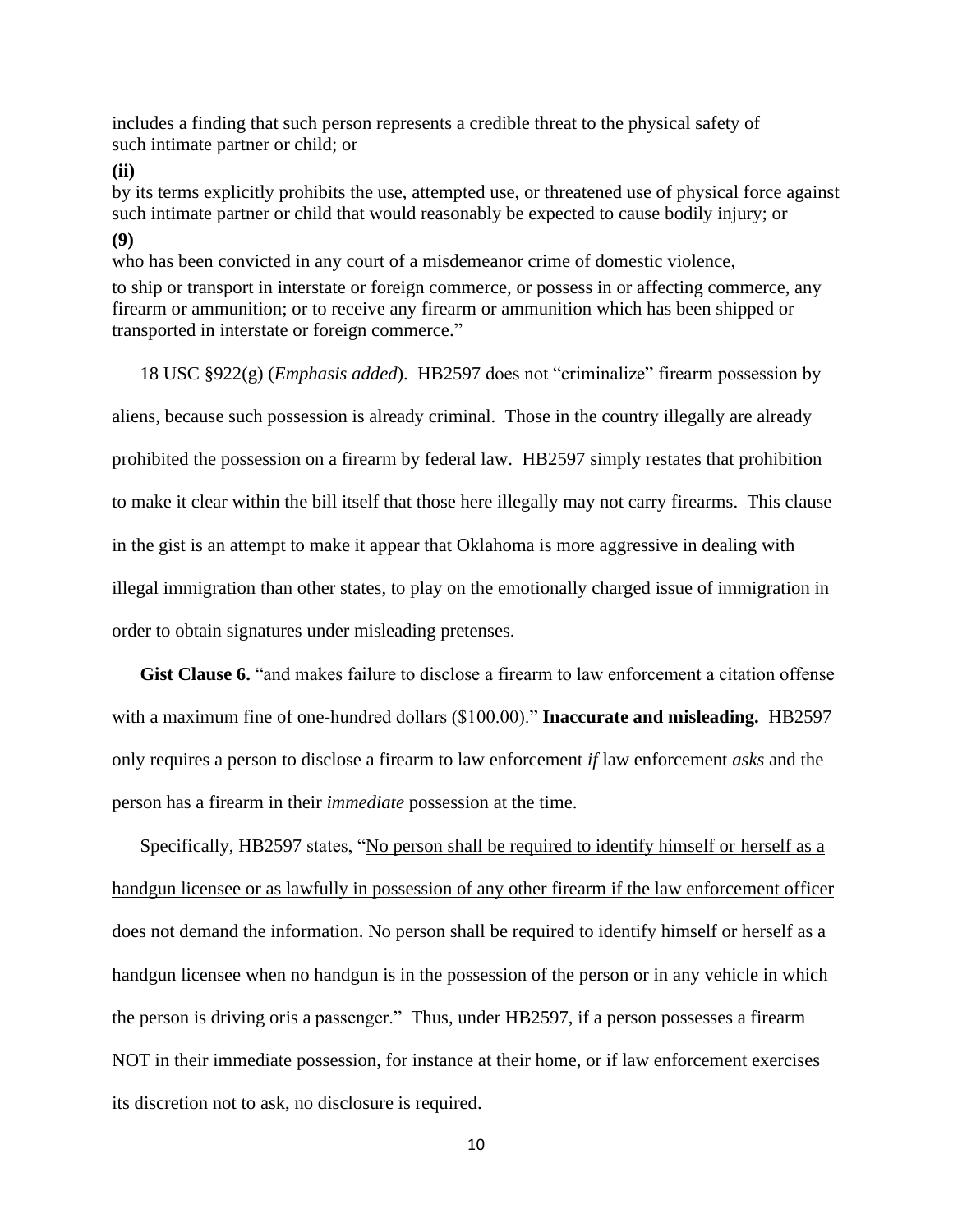The gist makes it sound as though HB2597 requires a firearm owner to walk around like a leper, shouting "unclean, unclean" to every law enforcement officer they encounter, whether or not the law enforcement officer asks about firearm possession, and whether or not the firearm owner actually has the firearm in their grasp or not. See *Leviticus* 13:45.

Like Hester Prynne with her scarlet "A", firearm owners would practically have to sew a scarlet "G" for "gun" on their clothing to comply with what the gist claims is required of them under HB2597 regarding constant disclosure. Cf. Hawthorne, *The Scarlet Letter*. Thus the gist seeks to disparage HB2597 to firearm owners, and thereby gain signatures to the Petition by misleading the public.

This Court has repeatedly invalidated petitions where, as here, the "gist" is insufficient to adequately inform potential signatories and voters about the contents and effect of the measure. For example, *In re Initiative Petition 409*, 2016 OK 51, ¶ 7, the Court found and initiative petition legally insufficient because its "gist fails to alert potential signatories of the changes being made to the law and does not provide a potential signatory with sufficient information to make an informed decision." Other cases have likewise invalidated petitions where their gists did not "at least" put potential signatories and voters "on notice of the changes being made." *In re Initiative Petition 342*, 1990 OK 76, ¶ 14, 797 P .2d 331, 333; see also, e.g., *McDonald*, 2018 OK 25, ¶ 9; *Initiative Petition 384*, 2007 OK 48, ¶ 1] ("the gist must explain the proposal's effect").

Such blatantly false, misleading, and inflammatory clauses render the gist incomplete, onesided, and misleading. Cf., e.g., *Initiative Petition 344*, 1990 OK 75, ¶ 15.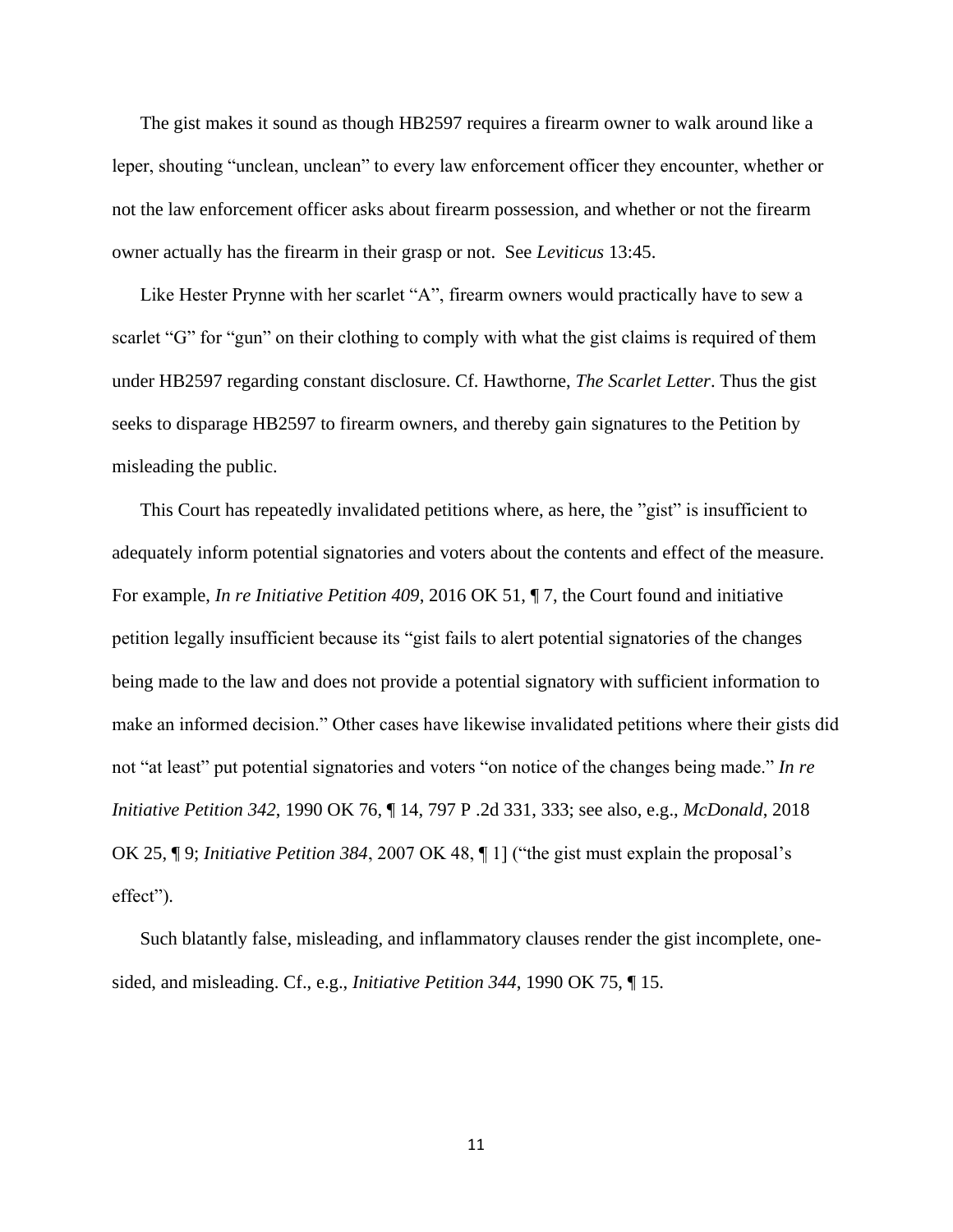An improper gist is "fatal" to a petition. *In re Initiative Petition No. 403*, 2016 OK 1, ¶ 20,

367 P .3d 472, 485. Because the gist here is blatantly false, inaccurate, substantially misleading,

deceitful, and inflammatory, Proponents' petition must be declared legally insufficient.

### **CONCLUSION**

Protestants thus respectfully request that the court declare State Question 803,

Referendum Petition 26, legally insufficient.

Respectfully submitted,

Kevin Calvey, OBA #16190 calveylaw@gmail.com Robert Robles, OBA #7693 rrobles@sbcglobal.net PO Box 20443 Oklahoma City, OK 73156 (405) 633-0967 Attorneys for Protesters/Petitioners

\_\_\_\_\_\_\_\_\_\_\_\_\_\_\_\_\_\_\_\_\_\_\_\_\_\_\_\_\_\_\_

### **CERTIFICATE OF MAILING**

This is to certify that a true and correct copy of the above and foregoing was mailed, postage pre-paid, this 26<sup>th</sup> day of August 2019, to:

The Honorable Jason Lowe, 25 NW 63d St., Oklahoma City, Oklahoma, 73105 Jennifer Birch, 10305 Northland Rd., The Village, Oklahoma 73120 Joshua Harris-Till, 1127 N.W. 27<sup>th</sup> St. Oklahoma City, Oklahoma, 73106 Respondents/Proponents

Brian Ted Jones Brian Ted Jones, PC 528 NW 12<sup>th</sup> St. Oklahoma City, OK 73103 Counsel for Proponents

The Honorable Michael Hunter Attorney General of Oklahoma 313 NE 21st Street